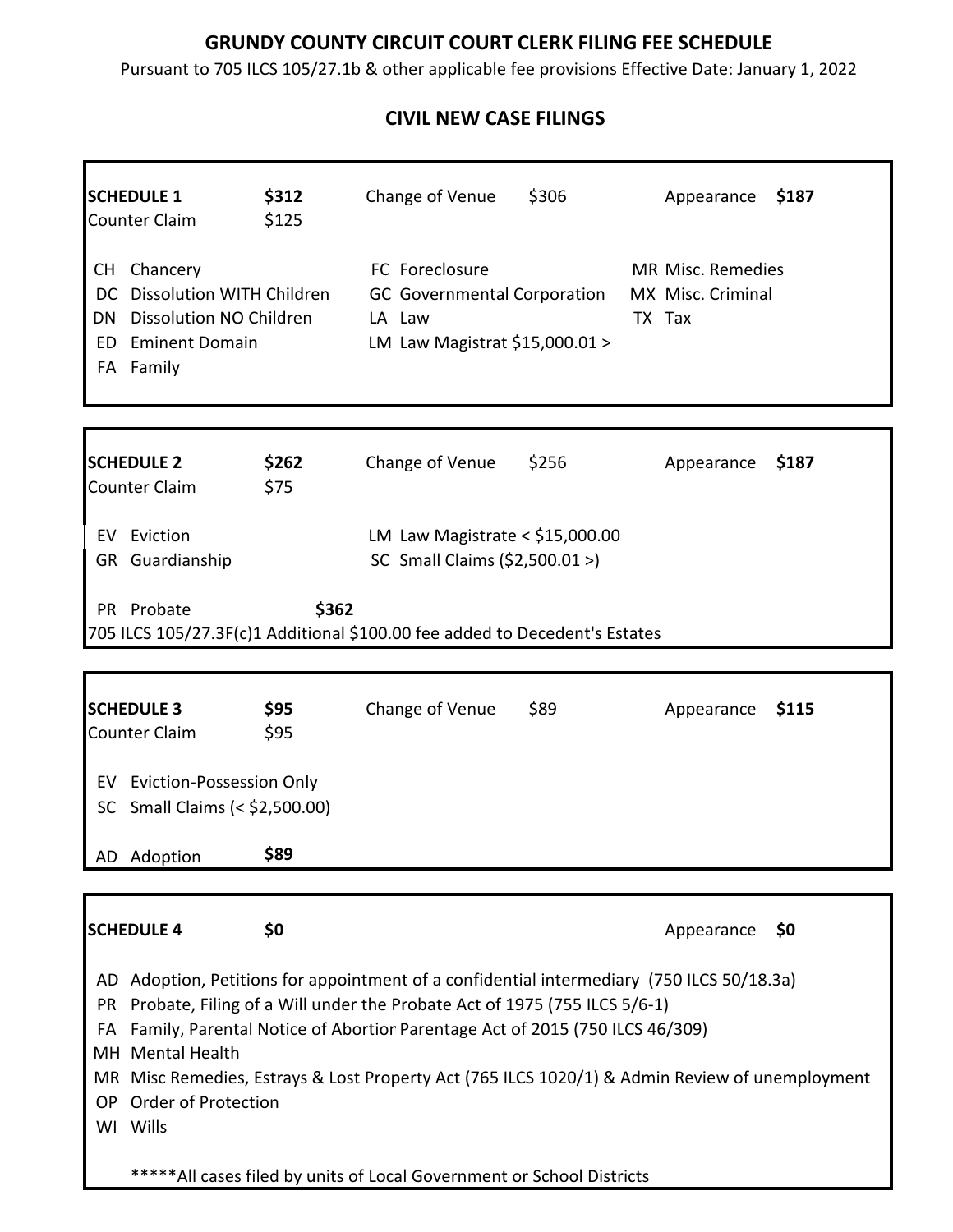| <b>PROBATE</b>                                                                                 |          |
|------------------------------------------------------------------------------------------------|----------|
| Each account (other than one final account)                                                    | \$25.00  |
| Filing a Claim:                                                                                |          |
| $$150 - $500$                                                                                  | \$25.00  |
| \$500.01 - \$10,000                                                                            | \$40.00  |
| \$10,000.01 and over                                                                           | \$60.00  |
| Filing a claim seeking equitable relief                                                        | \$60.00  |
| Letters of Office per page                                                                     | \$2.00   |
| Exemplification<br>Plus certification fee                                                      | \$2.00   |
| Jury Demand                                                                                    | \$137.50 |
| Petition to Sell Real Estate                                                                   | \$50.00  |
| There shall be no appearance fee for the purpose of consent or for an executor, administrator, |          |

guardian, guardian ad litem or special administrator.

Г

ī

| <b>Alias</b>                                          |          |
|-------------------------------------------------------|----------|
| <b>Summons or Citation</b>                            | \$5.00   |
|                                                       |          |
| <b>Appeals</b>                                        |          |
| If record is less than 100 pages                      | \$50.00  |
| If record is between 100 and 200 pages                | \$100.00 |
| If record is more than 200 pages, additional per page | \$0.25   |

| For correction of Case No, Case Title, or ARDC Number on any document |
|-----------------------------------------------------------------------|
| \$25.00                                                               |
|                                                                       |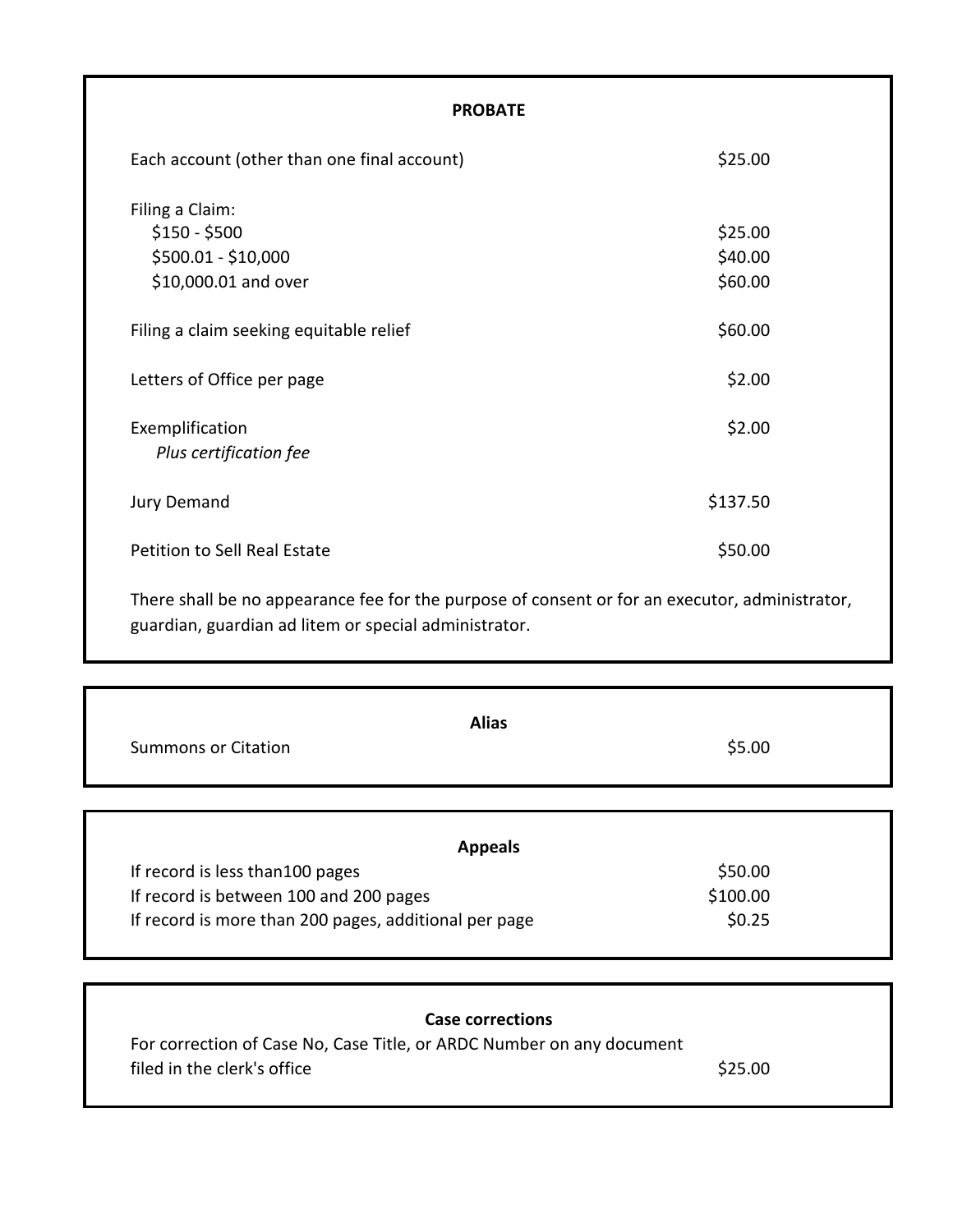| <b>Certification, Authentication and Reproduction</b>        |           |  |
|--------------------------------------------------------------|-----------|--|
| For each certification or authentication                     | \$6.00    |  |
| Certified Copy of a Judgment                                 | \$10.00   |  |
| Reproduction of any document contained in the clerk's files: |           |  |
| 1st Page                                                     | \$2.00    |  |
| 2-20 pages                                                   | \$0.50    |  |
| $21 + pages$                                                 | \$0.25    |  |
| Hard copy printout                                           | \$6.00    |  |
| Remands from the Supreme Court or Appellate Court            | NO Charge |  |
| Mailing                                                      | \$10.00   |  |
| <b>Certificated Mail</b>                                     | \$19.75   |  |

| <b>Change of Venue</b>                                          |         |  |
|-----------------------------------------------------------------|---------|--|
| Preparation & Certification of a record to another jurisdiction | \$40.00 |  |

| <b>Child Support</b>                      |         |
|-------------------------------------------|---------|
| Annual Child Support Maintenance Fee      | \$36.00 |
| Certifications made to SOS 625 ILCS 7-703 | \$5.00  |

| Expungement                                                   |         |
|---------------------------------------------------------------|---------|
| <b>Petition</b>                                               | \$60.00 |
| Each Certificatied copy of an order to expunge arrest records | \$4.00  |
| ISP (Separate check payable to the Illinois State Police)     | \$60.00 |

## **Foreign Judgments**

Petition to enroll a Judgment for modification or enforcement pursuant to 735 ILCS 5/12-652 would be the same fee as if you were filing a new suit.